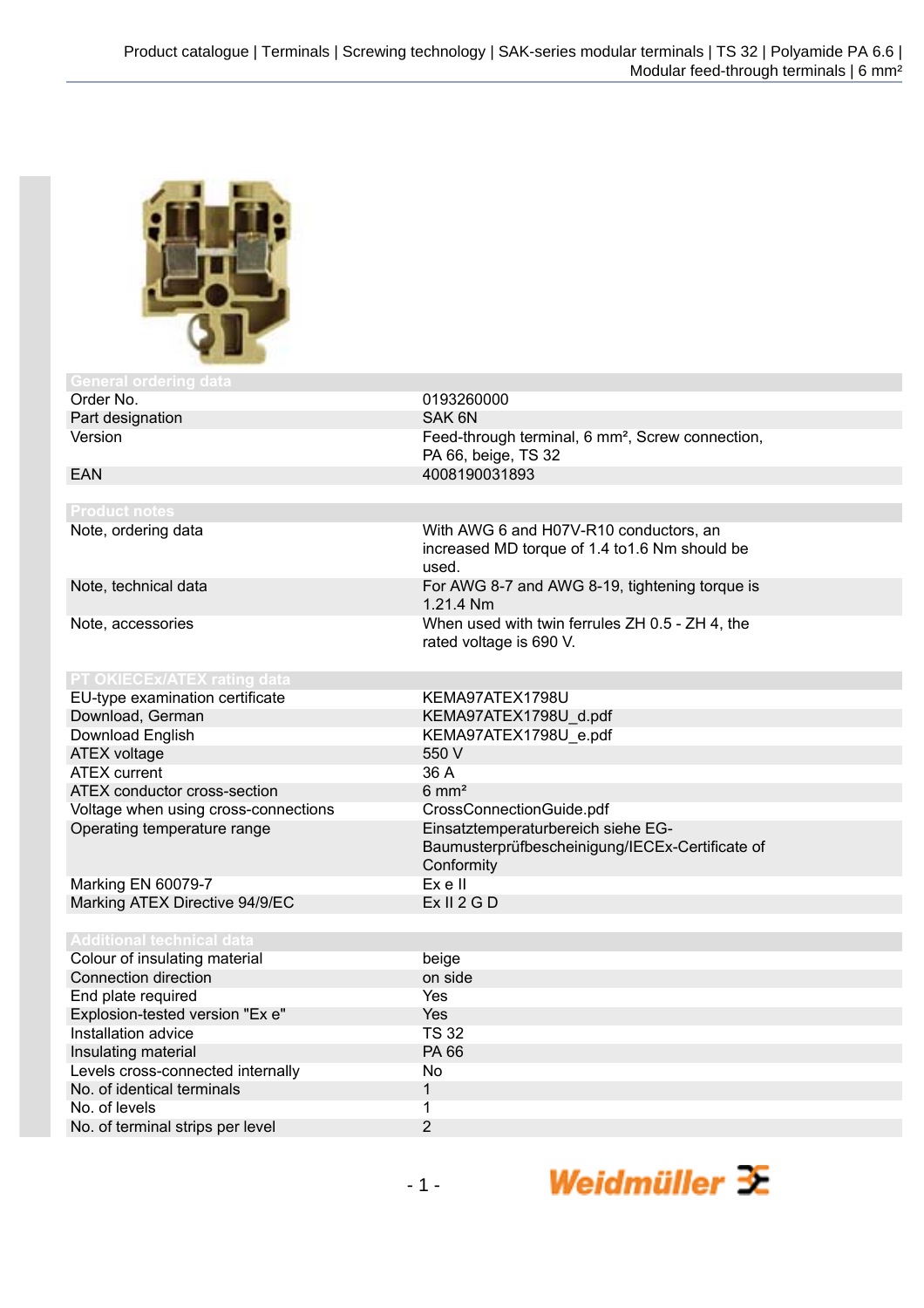| <b>Additional technical data</b>                          |                        |
|-----------------------------------------------------------|------------------------|
| Open sides                                                | right                  |
| Operating temperature range                               | $-50 °C$ , + 100 °C    |
| Type of connection                                        | Screwed                |
| Type of mounting                                          | Snap-on                |
| UL 94 flammability rating of insulation material          | V <sub>2</sub>         |
| Version                                                   | Feed-through terminal  |
|                                                           |                        |
| <b>CSA rating data</b>                                    |                        |
| Voltage (CSA)                                             | 600 V                  |
| <b>CSA</b> current                                        | 47 A                   |
| Min. cross-section (CSA)                                  | <b>AWG 20</b>          |
| Max. cross-section (CSA)                                  | AWG <sub>8</sub>       |
|                                                           |                        |
| <b>Conductors for clamping (additional</b><br>connection) |                        |
| Flexible with ferrule, min. (DIN 46228 pt 1)              | $0.5$ mm <sup>2</sup>  |
| Flexible with ferrule, max. (DIN 46228 pt 1)              | $6 \text{ mm}^2$       |
|                                                           |                        |
| <b>Conductors for clamping (rated connection)</b>         |                        |
| Clamping range, min.                                      | $0.33$ mm <sup>2</sup> |
| Clamping range, max.                                      | $10 \text{ mm}^2$      |
| Type of connection                                        | Screw connection       |
| 2nd type of connection                                    | screwed                |
| Connection direction                                      | on side                |
| No. of connections                                        | 2                      |
| Stripping length                                          | <b>12 mm</b>           |
| Clamping screw                                            | M 3.5                  |
| <b>Blade size</b>                                         | 4.0 x 0.8 mm           |
| Tightening torque range                                   | $0.81.6$ Nm            |
| Torque level with DMS electric screwdriver                | 3                      |
| Gauge to IEC 60947-1                                      | A <sub>5</sub>         |
| Solid, min.                                               | $0.5$ mm <sup>2</sup>  |
| Solid, max.                                               | $10 \text{ mm}^2$      |
| Stranded, min.                                            | $0.5$ mm <sup>2</sup>  |
| Stranded, max.                                            | $6 \text{ mm}^2$       |
| Flexible, min.                                            | $0.5$ mm <sup>2</sup>  |
| Flexible, max.                                            | $10 \text{ mm}^2$      |
| Flexible with ferrule, min. (DIN 46228/1)                 | $0.5$ mm <sup>2</sup>  |
| Flexible with ferrule, max. (DIN 46228/1)                 | $6 \text{ mm}^2$       |
| Flexible, min., ferrule with plastic collar (DIN          | $0.5$ mm <sup>2</sup>  |
| 46228 pt 4)                                               |                        |
| Flexible, max., ferrule with plastic collar (DIN          | $6 \text{ mm}^2$       |
| 46228 pt 4)                                               |                        |
| Twin wire-end ferrule, min.                               | $0.5$ mm <sup>2</sup>  |
| Twin wire end ferrule, max.                               | $4 \, \text{mm}^2$     |
| AWG conductor size, min.                                  | <b>AWG 22</b>          |
| AWG conductor size, max.                                  | 8.37 mm <sup>2</sup>   |
|                                                           |                        |
| <b>Dimensions</b>                                         |                        |
| Width                                                     | 8 mm                   |
| Height of lowest version                                  | 51.5 mm                |
|                                                           |                        |

Weidmüller 3E